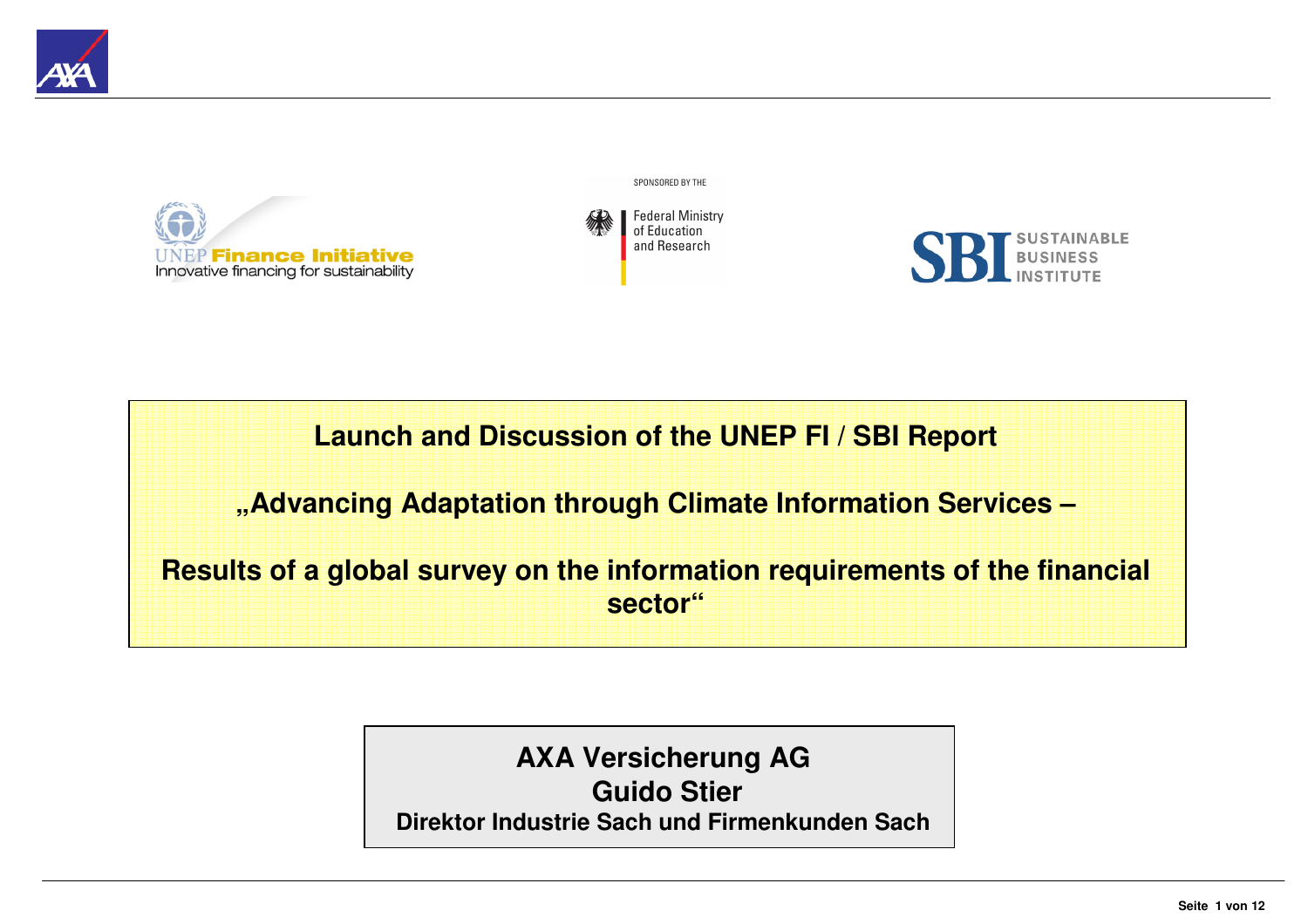

# **Climate Change will increase:**

#### $\Rightarrow$ **temperature**

 $\Rightarrow$ **frequency and intensity of extreme weather such as**

- •**storm**
- **torrential rain and flash flood**•
- •**hail**
- •**lightning**
- **flood**

#### $\Rightarrow$ **frequency and intensity of drought such as**

- •**drought in agriculture**
- •**low water**



**Need for a strategy of adaptation and mitigation of the German Government(Bundesregierung 2008)**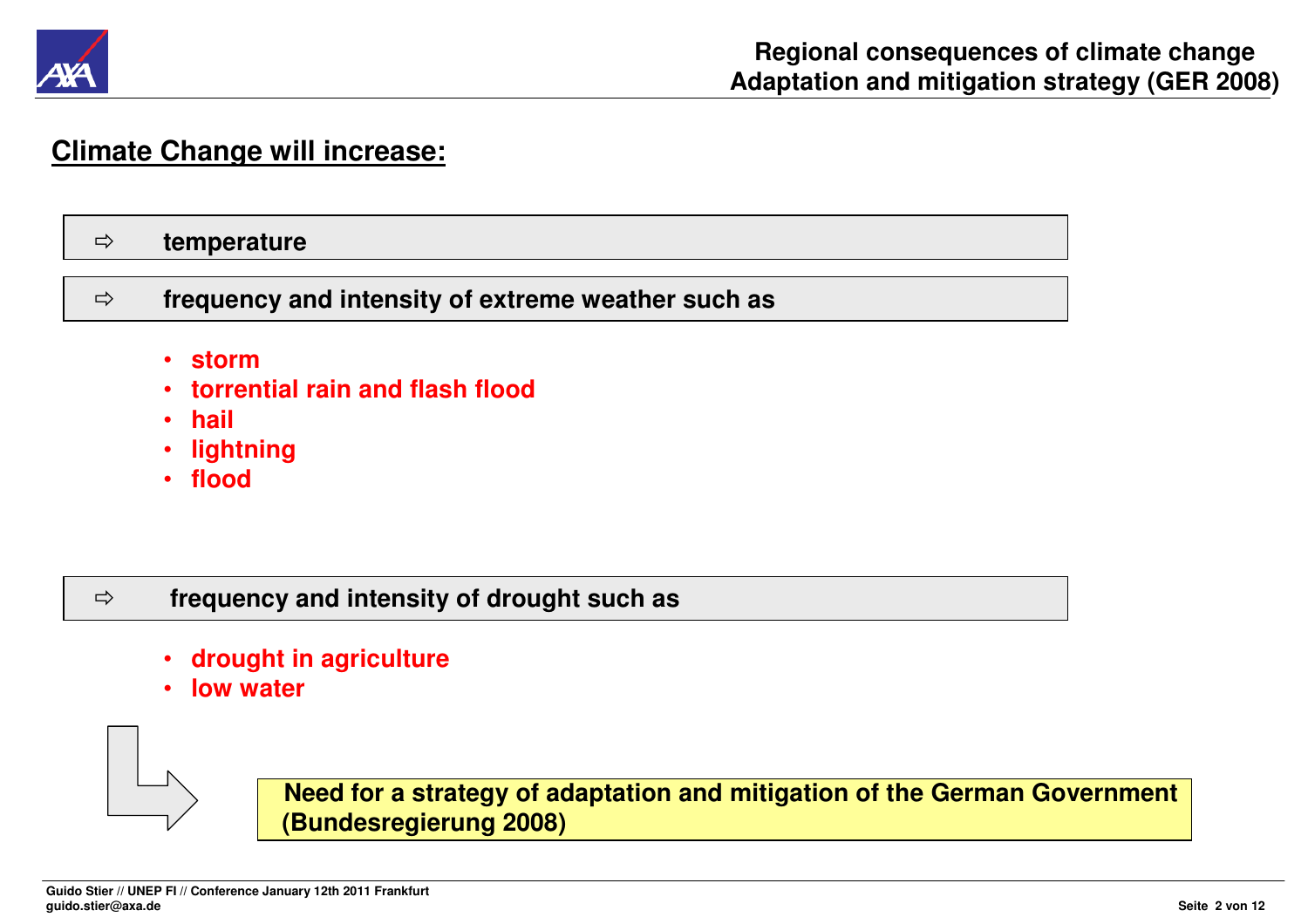

**Important for the development of efficient adaption strategies is**

- $\Rightarrow$  **to define the different roles and the limits of responsibility regarding the results on climate change for the:**
	- **state, general government** (legislative, investors) and **regional administration** (executive authority)
	- **private sector of the economy** (financial sector)
	- **individual citizen** (loss prevention and financing)
- $\Rightarrow$  **for the daily decision making and defining the strategy, all parties of the 'three pilar model' have to deal with the problem or the criticism of lacking objectiveness and lobbying or beingself-interested**
- $\Rightarrow$  **the individual citizen and the general public need a kind of 'seal of quality' to understand the positions of the decisions-makers respectively the objectivity of the input data**
- ⇨ **the financial sector (insurers and lenders) depends on a wide consumer acceptance**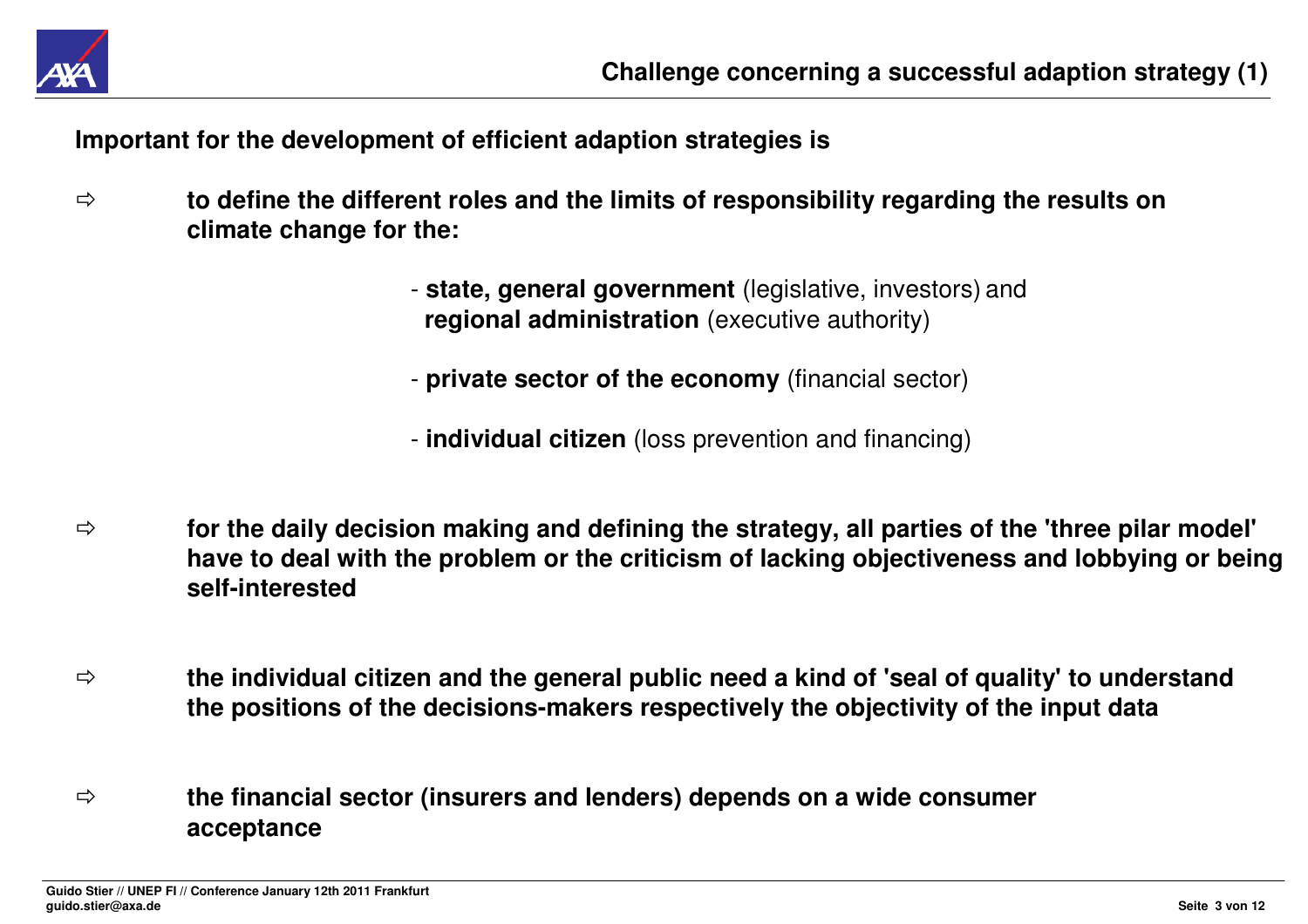

- $\Rightarrow$  **the state, general government** (legislative, investor) **and regional administration** (executive authority) **need organizations and branches of trade**, **which have the ability to implement the adaption measures on climate change in all sectors of private, economic and public life**
- $\Rightarrow$ **the insurance sector is partner of all industries along the whole value added chain**
- $\Rightarrow$  **the insurance sector attends the industry-partners from developing new technologies to launch new products (from prototype to series), e.g. in the segment for renewable energies:**
	- **- Support in risk-evaluation**
	- **- Preparation of claims-know-how for producers and users**
	- **- Participation in developing and creating of technical rules**
	- **- Setting mandatory regulations and standards together with the producer / users**
	- **- can act national and global and concerning protection they can bear down federalism**
	- **- Insurance-solutions e.g.: - Wind Energy**
		- **- Bio-Gas**
		- **- Bio-Energy**
		- **- Photovoltaic-Parks On- and Offshore**
		- **- Geothermal Energy**
		- **- Other environmental technologies**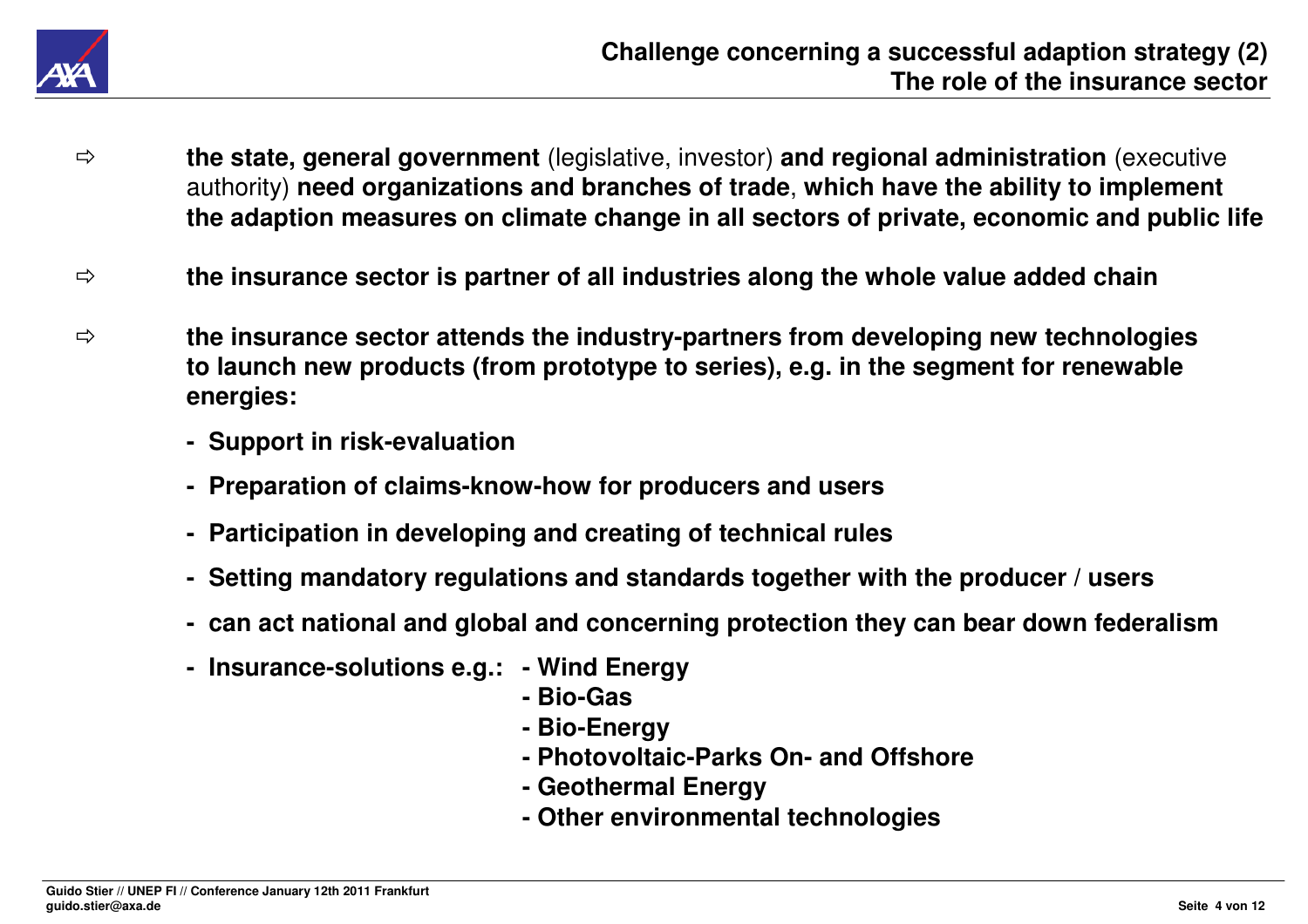

- $\Rightarrow$  **To reach a common strategy it is absolutely essential that all parties of the 'three pilar model' are ready to reconsider their role. They have to bear down their isolated thinking and start a common thinking and working at a maximum passable level.**
- $\Rightarrow$ **The CSC has the opportunity to create a kind of win-win-situation**

The CSC started to work on these fields in January 2010:

**"Climate impact research to assess the effects of convective extreme weather events on the loss potential in Germany"**

**Partner: - Sustainable Business Institute (SBI)**

**Participants from: - meteorological research institutes,**

- **- insurance companies,**
- **- water management companies,**
- **Center of Excellence for Flood and Hydrology HKC in Cologne**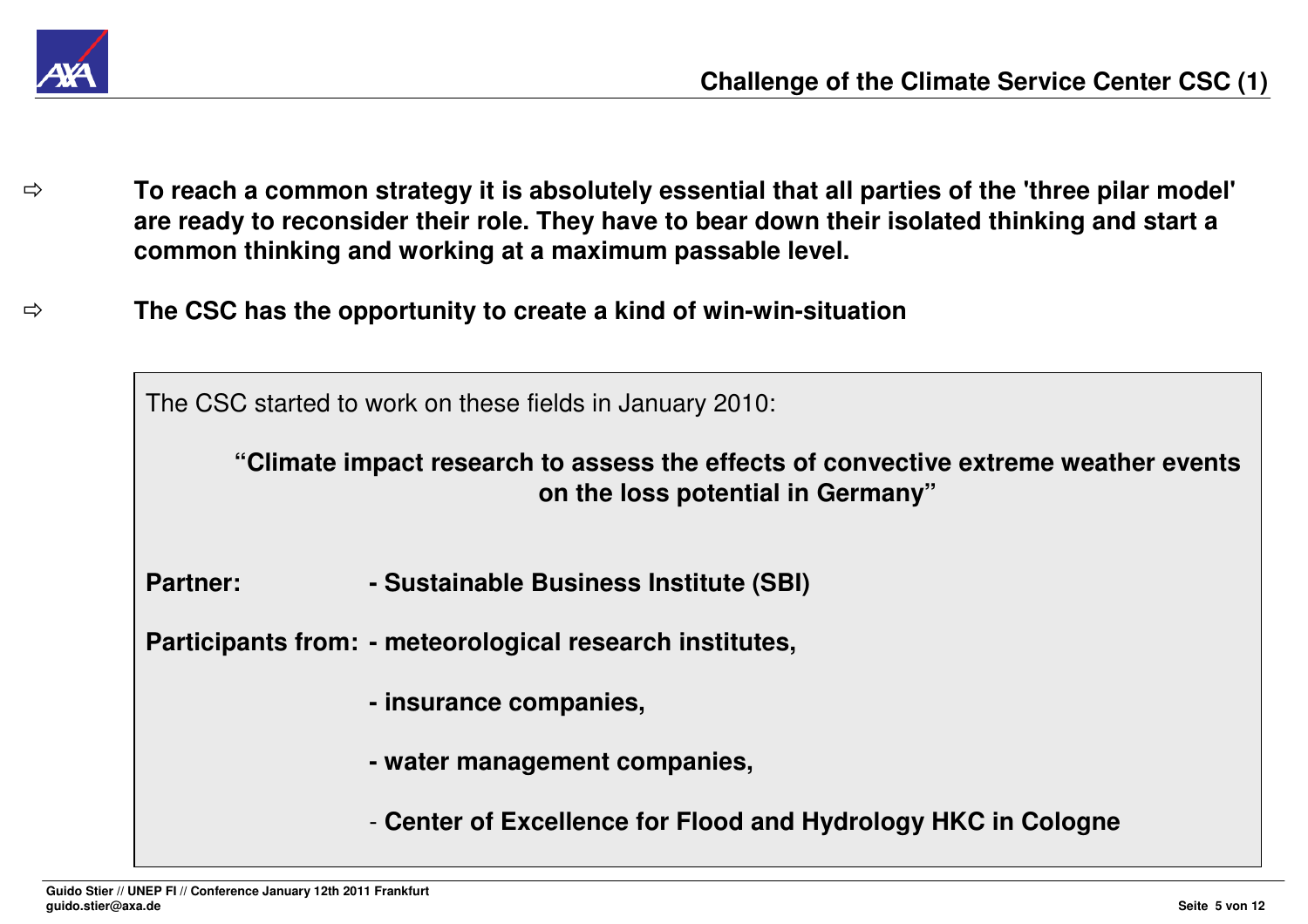

- $\Rightarrow$  **The Center of Excellence for Flood HKC connects science and practice in the field of integrated flood management (HochwasserKompetenzCentrum e.V. www.hkc-koeln.de)** $\Rightarrow$  **Experts from all areas of flood protection are involved at a regional, national and international level for the development, provision and transfer of professional competence- Universities (Climate Research and Flood-Protection)- Towns, Administrations, Ministries- Citizens, Citizens-Initiatives- Research Institutes - Companies and Manufactures for Components of Flood-Protection- Service Providers- Insurers - Associations, Aid-OrganisationsAreas of Activity Correlation between environment, climate and floods**  $\Rightarrow$  $\Rightarrow$  **Prevention and avoidance of floods, technical and structural flood protection**  $\Rightarrow$  **Flooding forecasts, risk detection and assessment**  $\Rightarrow$  **Public awareness measures**  $\Rightarrow$  **Flood management and aftercare**  $\Rightarrow$ **Basic questions to risk-protection**
- $\Rightarrow$ **Building and behaviour precaution**

**AXA Germany is co-founder and member of the board at the Center of Excellence for Flood HKC (Founding September 5th 2007, Cologne).**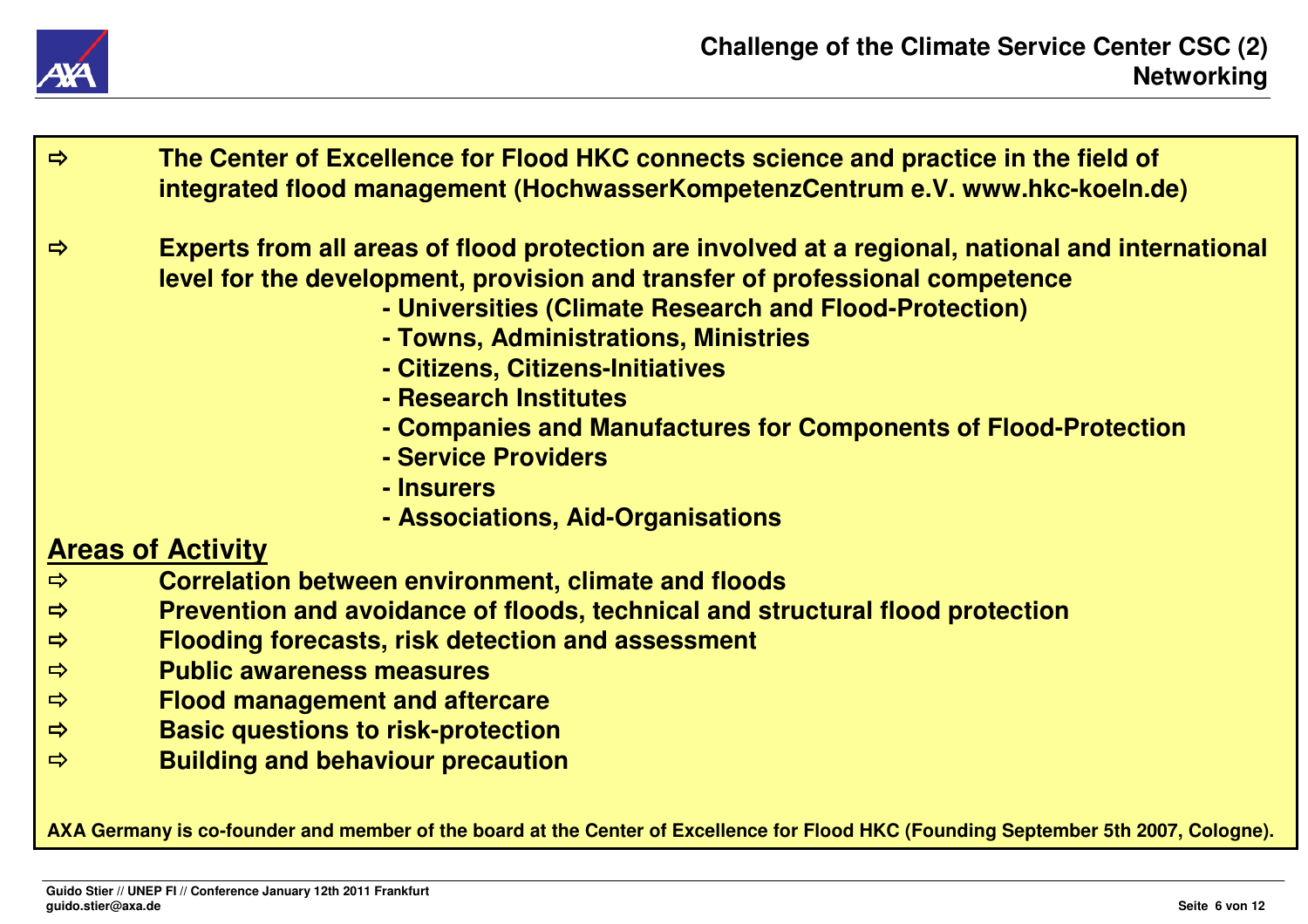

**The results of the Workshop January 2010 are absolutely conform with the results of the global survey on the information requirements of the financial sector "Advancing adaption through climate information services"**:

 $\Rightarrow$  **The workshop and the following activities produced evidence, that it is possible to convince all parties concerned, working together and changing in-house expertise**.

# **Main argument for all of them**:

the opportunity of getting a "seal of quality" in delivering climate informationwhich will be agreed by all parts of the potential users and which will havea maximum acceptance

- $\Rightarrow$ **There is no need for another new competitor in climate-data-delivering or modeling.**
- ⇨ **Rather there is a real demand for an independent institution with a scientific character and a broad acceptance. In a first step the output could be more abstract and basic.**

**Then this institution should focus on the workshops which have started. But it is very important to get useful results for the daily practice of all parties, respectively a broad number of different parties**.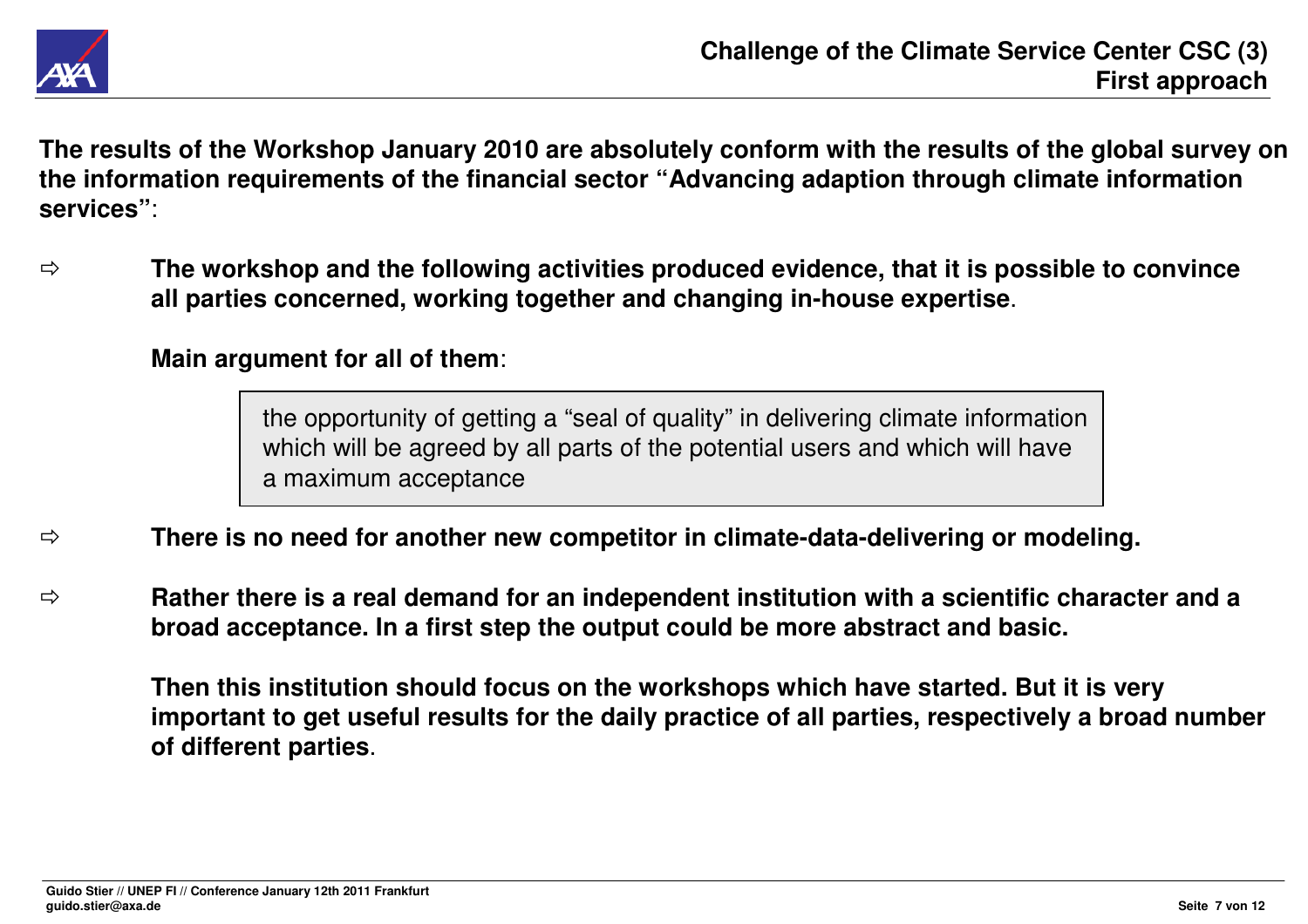

**The benefits of the expected findings of the investigation:**

- $\Rightarrow$ **the individual citizen knows more or less exactly the exposure of his property**
- $\Rightarrow$  **he gets the ability for making decisions concerning the level of loss-prevention or the extent of insurance**
- $\Rightarrow$ **the regular-authority gets the basic data for implementing licensing requirements and orders**
- $\Rightarrow$ **the engineers (architects, loss-prevention-engineers) get appropriate information for planning**
- $\Rightarrow$ **the aid-organisations get helpful information in case of a natural event and for aftercare**
- $\Rightarrow$  **with CSC a service center exists which will deliver helpful materials to raise a broad awareness of the impact of climate change**
- $\Rightarrow$ **the insurers can evaluate the exposure of every risk**
- $\Rightarrow$  **the insurers offer a coverage based on the individual exposure and the demand of the extent of insurance in a defined role between the responsibility of the state and also the individual citizen.**
- $\Rightarrow$  **the insurance sector will get the opportunity for new products in a defined role between the responsibility of the state and also the responsibility of the individual citizen**
- $\Rightarrow$  **banks and asset managers get exposure-information to evaluate the frame of financedecisions**
- $\Rightarrow$ **the CSC also fulfills the role of ensuring a coordinated work and usage of public money**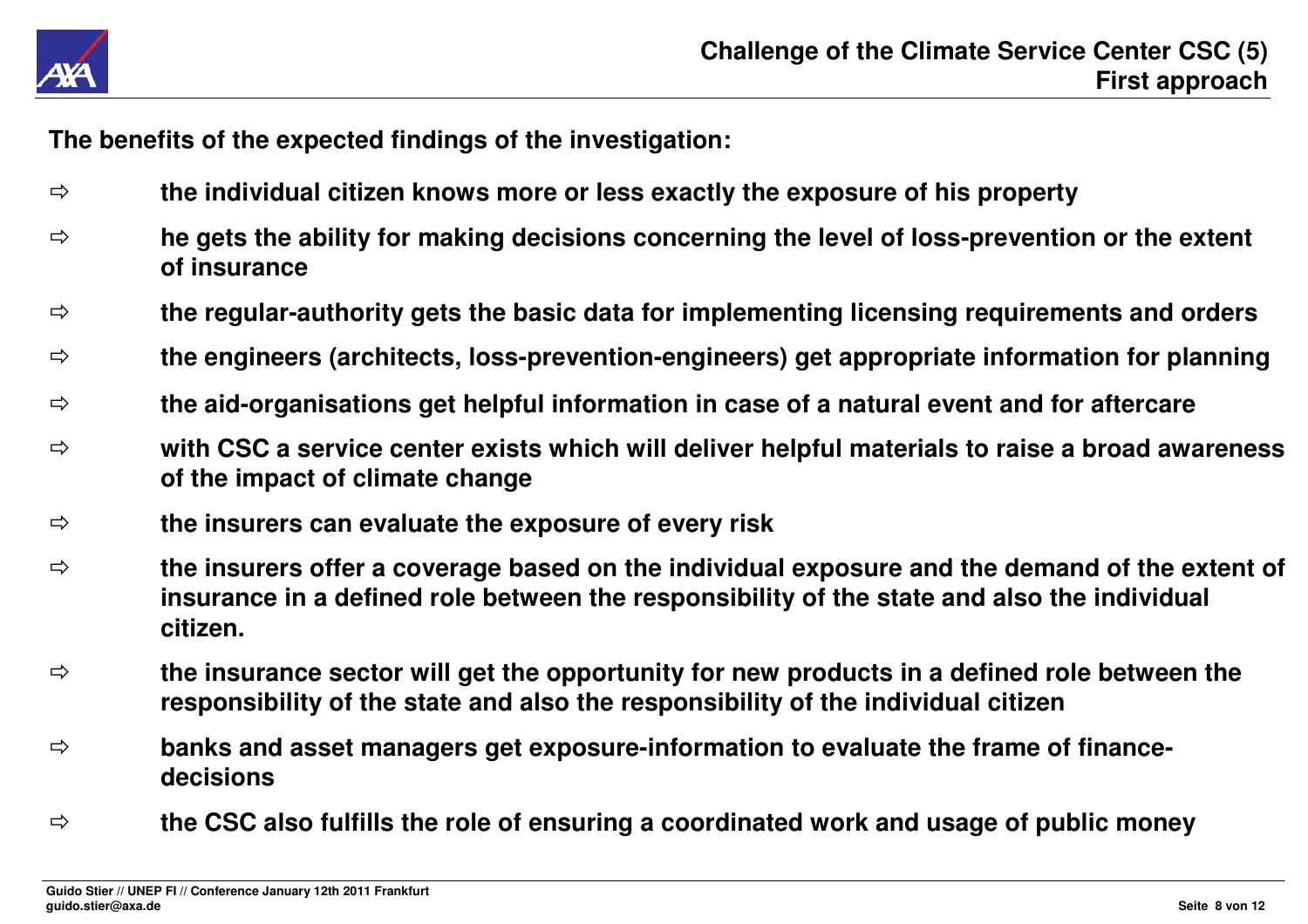



| Einnahmen:                 | 90,1 Mrd. Euro   |
|----------------------------|------------------|
| Konzernergebnis (IFRS):    | 3,6 Mrd. Euro    |
| <b>Operatives Ergebnis</b> |                  |
| (Underlying Earnings):     | 3,9 Mrd. Euro    |
| Verwaltetes Vermögen:      | 1.014 Mrd. Euro  |
| Mitarbeiter:               | 128.000 weltweit |
| Exklusiv-Vermittler:       | 88.000 weltweit  |
|                            |                  |

# **Der AXA Konzern in Zahlen 2009**

| Einnahmen:              | 10,3 Mrd. Euro |
|-------------------------|----------------|
| Konzernergebnis (IFRS): | 142 Mio. Euro  |
| Operatives Ergebnis     |                |
| (Underlying Earnings):  | 446 Mio. Euro  |
| Kapitalanlagen:         | 61 Mrd. Euro   |
| Mitarbeiter:            | 11.500         |
| Exklusiv-Vermittler:    | 4.600          |
|                         |                |

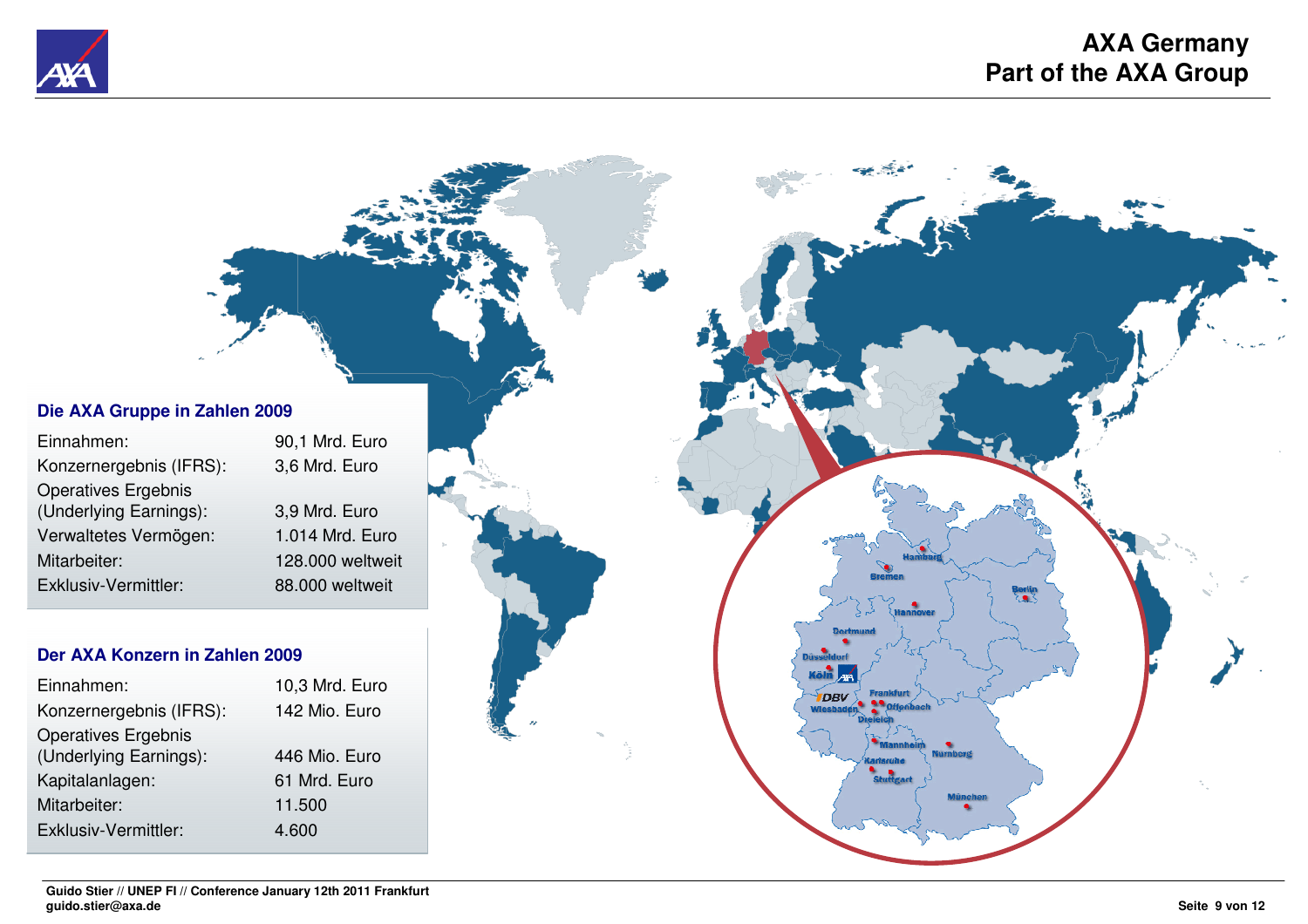

#### **"Finanz-Forum: Klimawandel"**

 Forschungs-Initiative mit dem Bundesministerium für Bildung und Forschung (BMBF) **(AXA Versicherung AG)http://www.cfi21.org/cfi-finanz-forum.0.html**

**AXA Research Fund AXA Group mit AXA Versicherung**(Projekt Elbe-Flood-Research)

# **HochwasserKompetenzCentrum HKCAXA Versicherung AG**www.hkc-koeln.dehttp://www.hkc-koeln.de/de/ueber-das-hkc/organisation/index.html

**Climate Service Center HamburgAXA Versicherung AG** (Forschung 'Konvektive Extremwettereignisse') http://www.gkss.de/imperia/md/content/gkss/wissenschaft\_und\_industrie/csc/cficsc-report\_deutsch\_web.pdf

### **World Business Council for sustainable development WBCSDEnterprises pour l'environnement EPE(AXA Group)**

 http://www.wbcsd.org/templates/TemplateWBCSD5/layout.asp?type=p&MenuId=NjAhttp://www.epe-asso.org/?part=International\_Symposiumhttp://www.epe-asso.org/index.php?part=Liste\_des\_membres

**Climate Wise - Reducing the risk for tomorrow**Climate Wise Initative **(AXA UK**)www.climatewise.org.uk

**Declaration on Climate Change by the Financial Service Sector**UNEP Finance **(AXA Group)** http://www.rona.unep.org/documents/partnerships/2007/2007-4.LisaPetrovicPresentation.pdfwww.unep.org

**Kyoto Statement of the Geneva Association**The Geneva Association**(AXA Group)** www.genevaassociation.orghttp://www.genevaassociation.org/PDF/General\_Information/G20\_letter300309.pdf

# **UN Global Compact**

 **(AXA Financial Services)** http://www.unglobalcompact.org/Issues/financial\_markets/index.htmlhttp://www.unglobalcompact.org/Issues/Environment/Climate\_Change/list\_ of\_signatories.html

### **The Carbon Disclosure Project(AXA Group)**

 https://www.cdproject.net/en-US/Pages/HomePage.aspxhttp://www.axa.com/lib/en/uploads/cdp/Rapport\_CDP\_France\_2009.pdf

## **Enhanced Analytics Initiative (integrated into PRI)(AXA Investment Managers)** www.enhanced-analytics.comhttp://www.enhanced-analytics.com/portal/ep/home.do?tabId=2

# **Eurosif Tranparenz-Leitlinien für Publikumfonds European Sustainable and Responsible Investment Forum(AXA Investment Managers)**

www..eurosif.orghttp://www.forum-ng.org/de/transparenz/unterzeichner-des-transparenz-kodex.html

# **Investor Statement on a Global Agreement on Climate Change**Investor Network on Climate Change (linked to ClimateWise)**(AXA Investment Managers)**www.ceres.org

http://www.ceres.org/Page.aspx?pid=426#list

# **The Principles for Responsible Investment** Kooperation UNEP FI und UN Global Impact **(AXA Investment Managers und AXA Private Equity)**www.unpri.orghttp://www.unpri.org/signatories/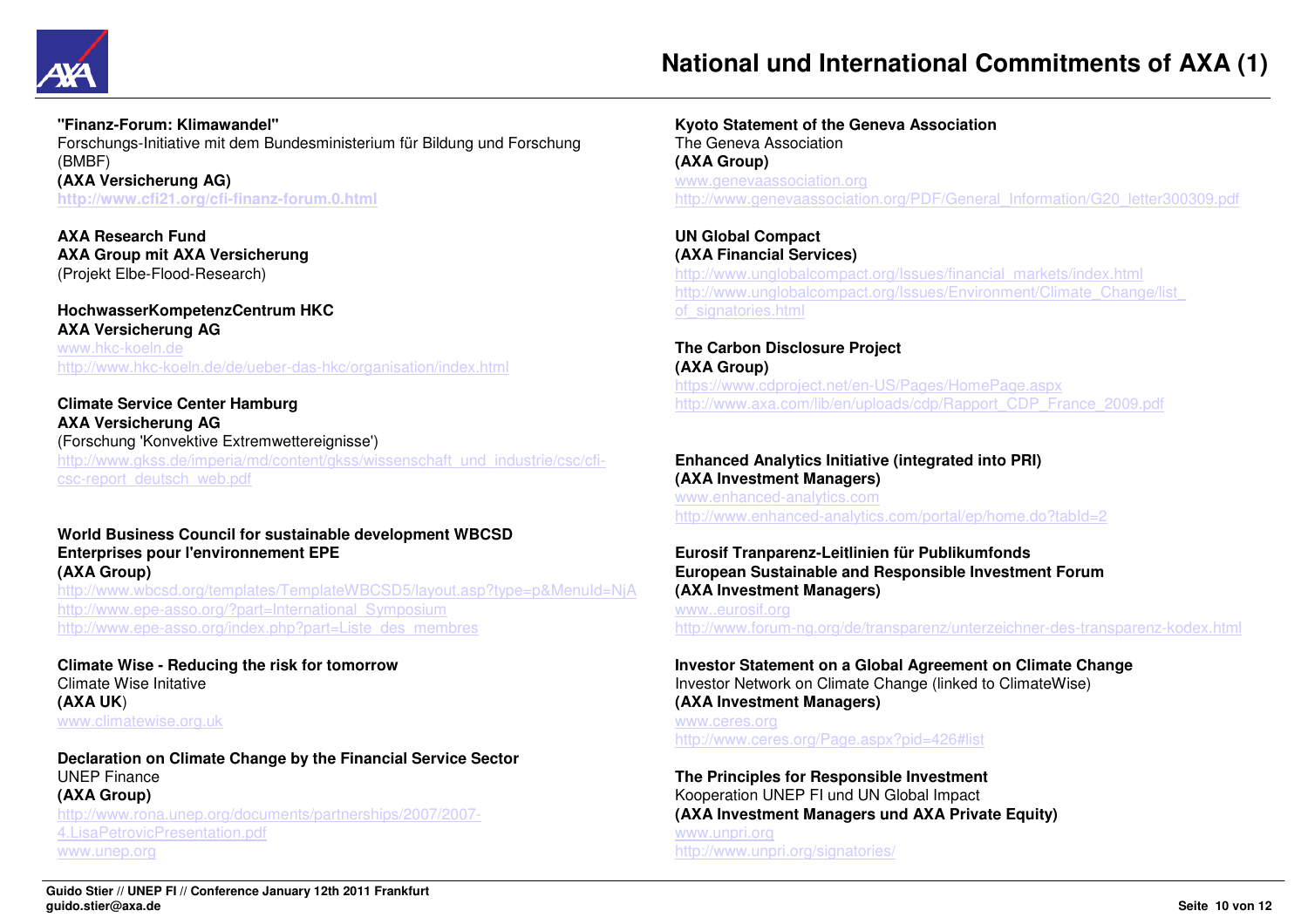

**Das Kommuniqué von Kopenhagen über den Klimawandel**

The Prince of Wales Corporate Leaders Group on climate Change**AXA UK**http://www.cpsl.cam.ac.uk/pdf/Current%20Copenhagen%20Communiqu%C3%A9%20Signatories.pdf

**UNEP-FI United Nations Enviromental Program Financial InitiativeGlobal insurance industry statement on Adapting toclimate change in devoloping countries(AXA Group)**http://www.unepfi.org/signatories/index.html?&no\_cache=1

http://www.unepfi.org/statements/fi/german/

# **Global insurance industry statement on Adapting toclimate change in devoloping countries(AXA Group)**http://www.unepfi.org/fileadmin/documents/insurance\_climatechange\_statement.pdf

**United Nations Global CompactUN (AXA Group)** www.unglobalcompact.org http://www.unglobalcompact.org/participants/search?commit=Search&keyword=axa&joined\_after=&joined\_before=&business\_type=all&sector\_id=all&cop\_status=all&organization\_type\_id=&commit=Search